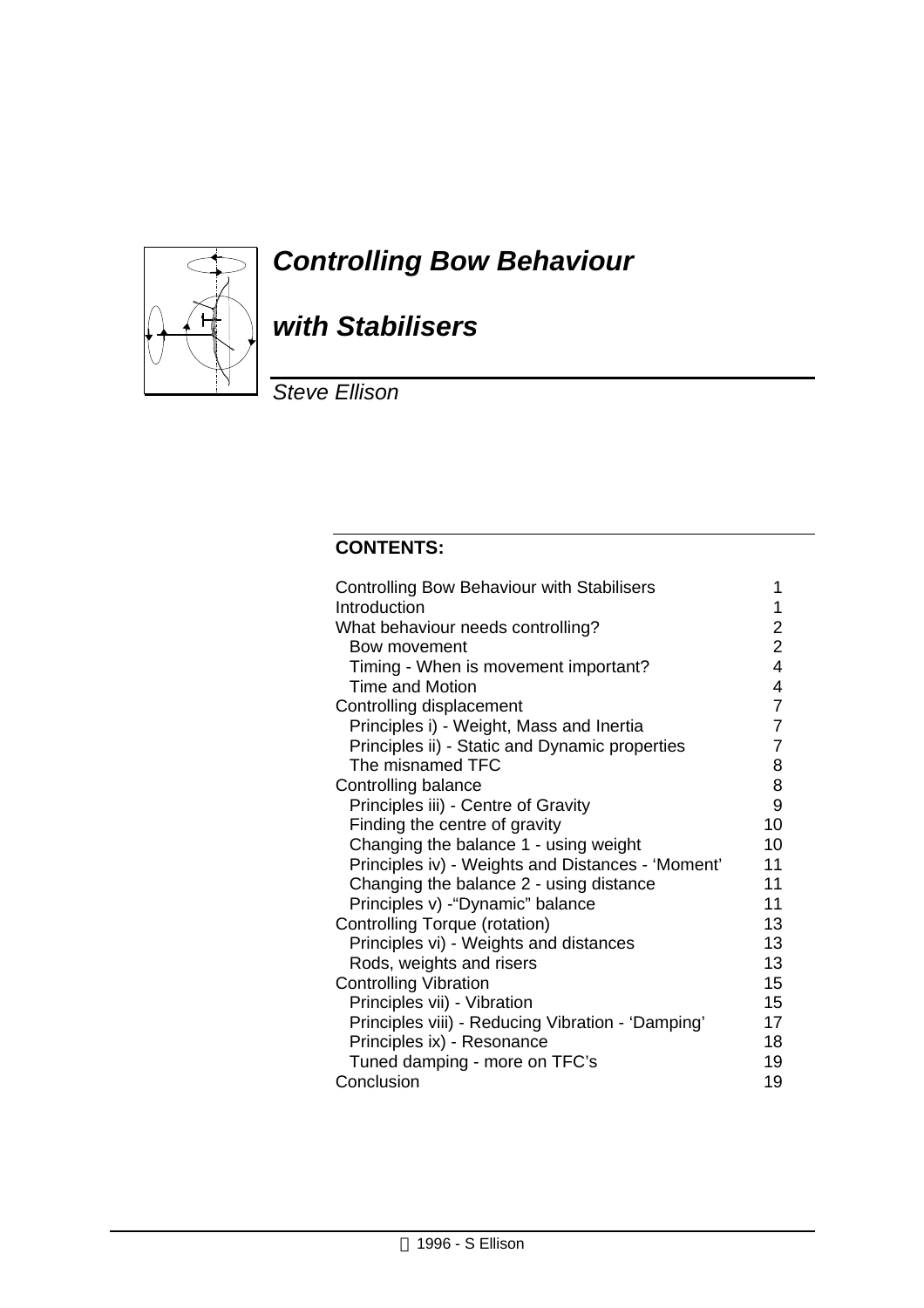## **Controlling Bow Behaviour with Stabilisers**

## **Introduction**

Bows are simple mechanical objects in principle. But designing them for archers makes life surprisingly complicated. Archers cannot shoot the arrow through the centre of pressure (at least, not without injury), so the arrow leaves the bow above the grip, and the bow is consequently slightly out of balance when shot. The riser is cut away on one side, so stresses in the riser are asymmetric, and vibrations complex and difficult to control. The archer's 'grip' on the bow is hard to centre and reproduce, introducing variable torque. Muscles are best in motion, and perfect stability of aim is not humanly attainable. Different archers have different preferences for bow behaviour before, during and after the shot. All these things lead to a large range of bow movements, many of which are incidental to, or interfere with, the arrow reaching the target. So bowyers and archers have gone looking for ways to control bow movement.

Relatively early in modern bow design, it became clear that many movements could be controlled by adjusting the overall weight and the distribution of weight in the bow riser. This led by easy stages through 'points', lead or mercury inserts and 'busbars' to short, weighted metal rods replacing 'points', longer rods replacing short rods, centre-mounted 'long rods', counterbalances and V-bars, TFC's, internally damped rods and oil-filled dampers to the range of stabilisers and attachments now available. The problem facing the archer is to sort through all the options to get good control of the bow.

That does not mean that stabiliser systems are a necessary first resort. On the contrary, though they can undoubtedly reduce the effect of poor technique, **stabilisation is no substitute for good technique**. If bow behaviour is seriously and consistently faulty, the cause should be removed as far as possible before turning to stabilisation. For example, stabilisers can reduce the effect of torque, but it is a great deal better to adjust style or grip to avoid torque in the first place.

This note is intended to show how particular stabilisers and attachments control different types of bow motion, and how their effect can be adjusted to suit the archer's needs. The document covers different types of bow motion, then discusses the use of stabilisation to control them.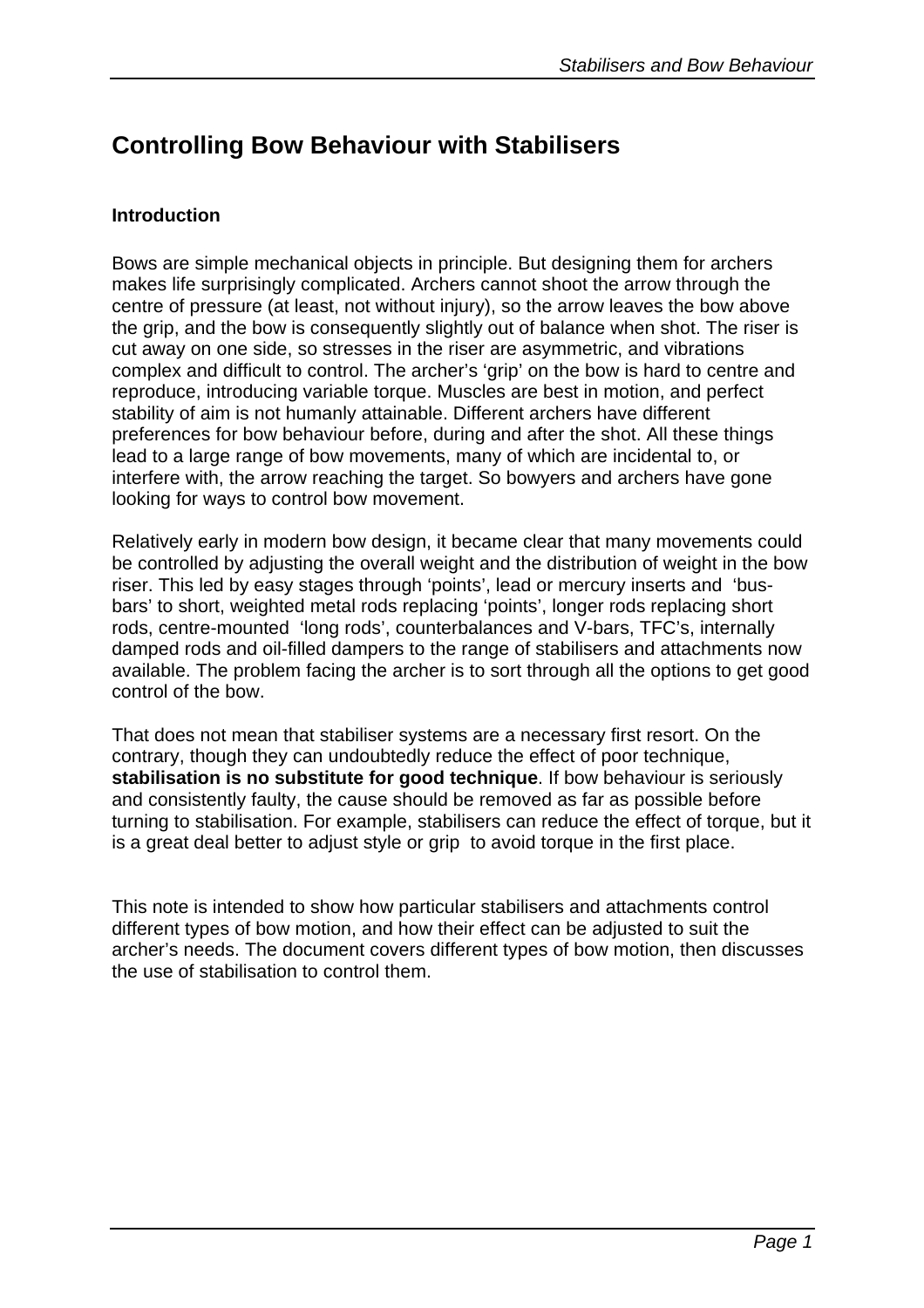## **What behaviour needs controlling?**

There is little point in bolting on every stabiliser set-up currently in use by the top 20 archers worldwide. If nothing else, not many people can lift twenty sets of stabilisers. More to the point, **the best stabiliser system is a personal decision**. Every archer has their own preferences and problems, and the best system for the archer is chosen to fit their preferences and solve their problems. As with any other part of archery technique, it pays to start by working out with what you intend to achieve, and why. Since different parts of a stabiliser system can be used to control different types of movement, it's useful to start by thinking about the different types of movement and what effects they have on the shot and the archer. I'll discuss different types of movement first, then look at where they become important during the shot.

## *Bow movement*

*Displacement (Sideways, Forward, Vertical)*



Displacement is a mathematician's word for movement from one place to another in a particular direction, without involving rotation, vibration or anything more exotic. The centre of gravity of the system moves along with the object. For archery, it's usually convenient to think about three pairs of directions: up and down (vertical movement), backwards and forwards (longitudinal), and left and right (lateral, or sideways). For those with a mathematical

turn of mind, those directions are often associated with X-, Y- and Z-axes. Any of these movements can have a direct effect on where the arrow lands; the most serious are vertical and lateral movements. Some movement is inevitable as the arrow moves off, but the movement needs to be consistent from shot to shot. Often, 'consistent' will be best achieved by 'as small as possible'.

*Rotation*



Rotation is movement around an *axis.* There are three axes of rotation important in archery; approximately parallel to the arrow, approximately down the centre of the riser, and through the grip from left to right. The next few sections cover these in turn.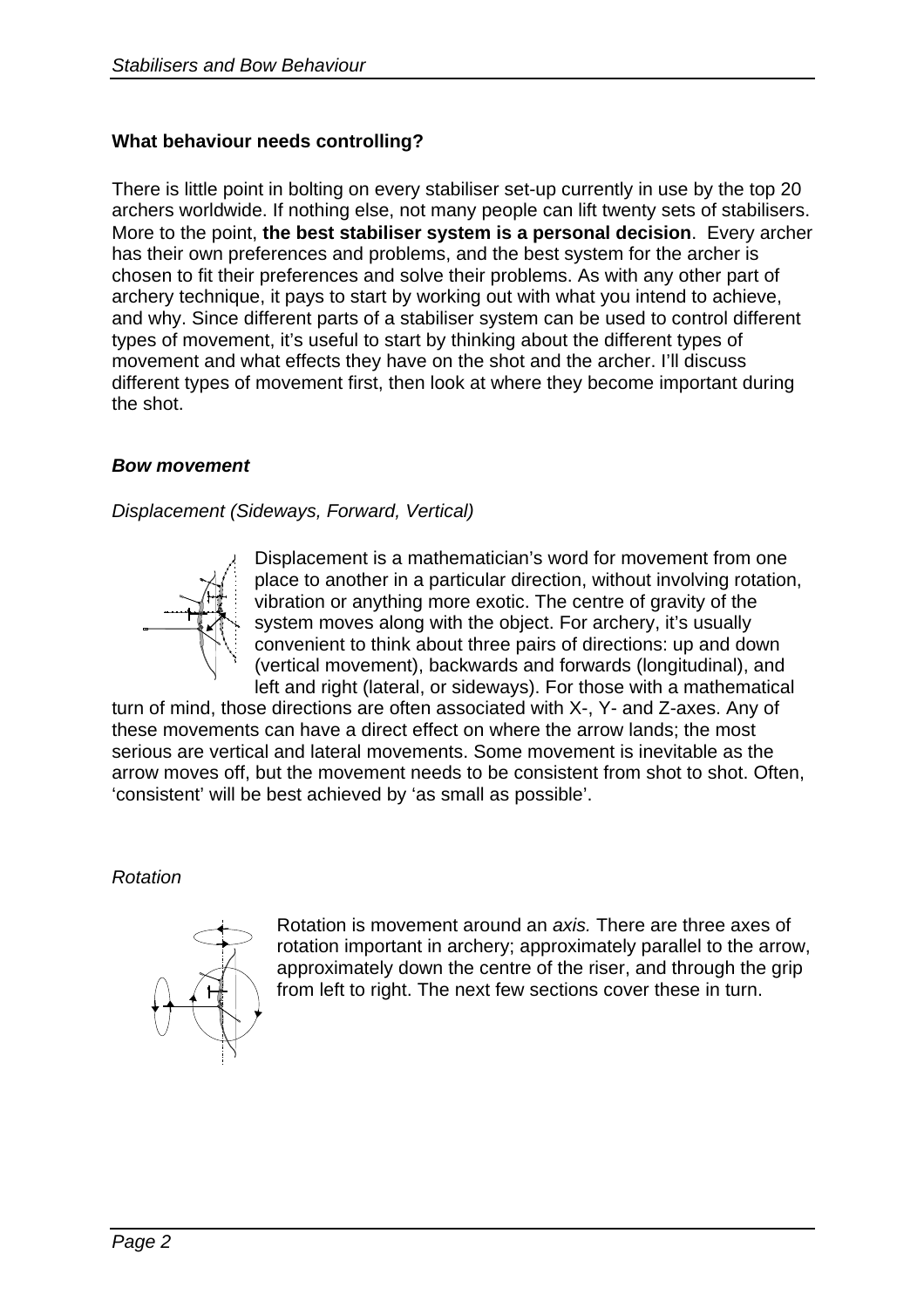## *i) Forward/backward Roll*



Draw a line through the grip from left to right. Rotation around that line, visible as the bow tipping backwards or forwards, is forward or backward roll. Some movement occurs as a direct result of the arrow leaving the bow above the hand position, causing the bow to 'kick' upward slightly; that movement is usually compensated in part by careful tillering. Other rolling movements may be caused by

a centre of gravity well above or below the hand position (see below), and, after the shot, by the centre of gravity forward or behind the grip. For example, a heavy weight on a long rod will cause forward roll after the shot.

## *ii) Rotation around the arrow line.*



Rotation round the arrow line would appear as clockwise or anticlockwise movement viewed from directly behind the archer. Though not normally a consequence of the bow's natural mechanics, this movement may, for example, be visible later in the shot as a sharply rotated bow arm returns to rest. It is worth remembering that rotation about this axis is usually slight both

because there are few forces acting in the relevant directions and because the riser is hard to move quickly about either horizontal axis.

## *ii) Rotation around the riser*



Often called 'torque', rotation around the vertical axis is probably the single most important movement stabilisers were intended to reduce. The bow itself is easiest to rotate about its long axis, being long but narrow (more on why later), and the archer's hand position can vary enough to add a lot of torque - after all, an off-centre force of 30-40 lb. is hard to resist!. Symptoms of torque include lateral spread of impact on the target, lateral movement of the long rod if

fitted, impact of the string on the bracer and reported lateral movement of an extension-mounted sight. Notice that rotating the bow around the riser moves the string sideways; that becomes important during the shot itself.

### *Vibration*



For practical purposes, a bow wobbling about or rattling is undergoing vibration. The shot itself puts considerable stress on the bow, and most of the energy not transmitted to the arrow is left in the bow and string as vibration. Limbs flexing asymmetrically after the shot, a long rod vibrating, or even a rhythmic 'wobble' as the archer aims, are all types of vibration.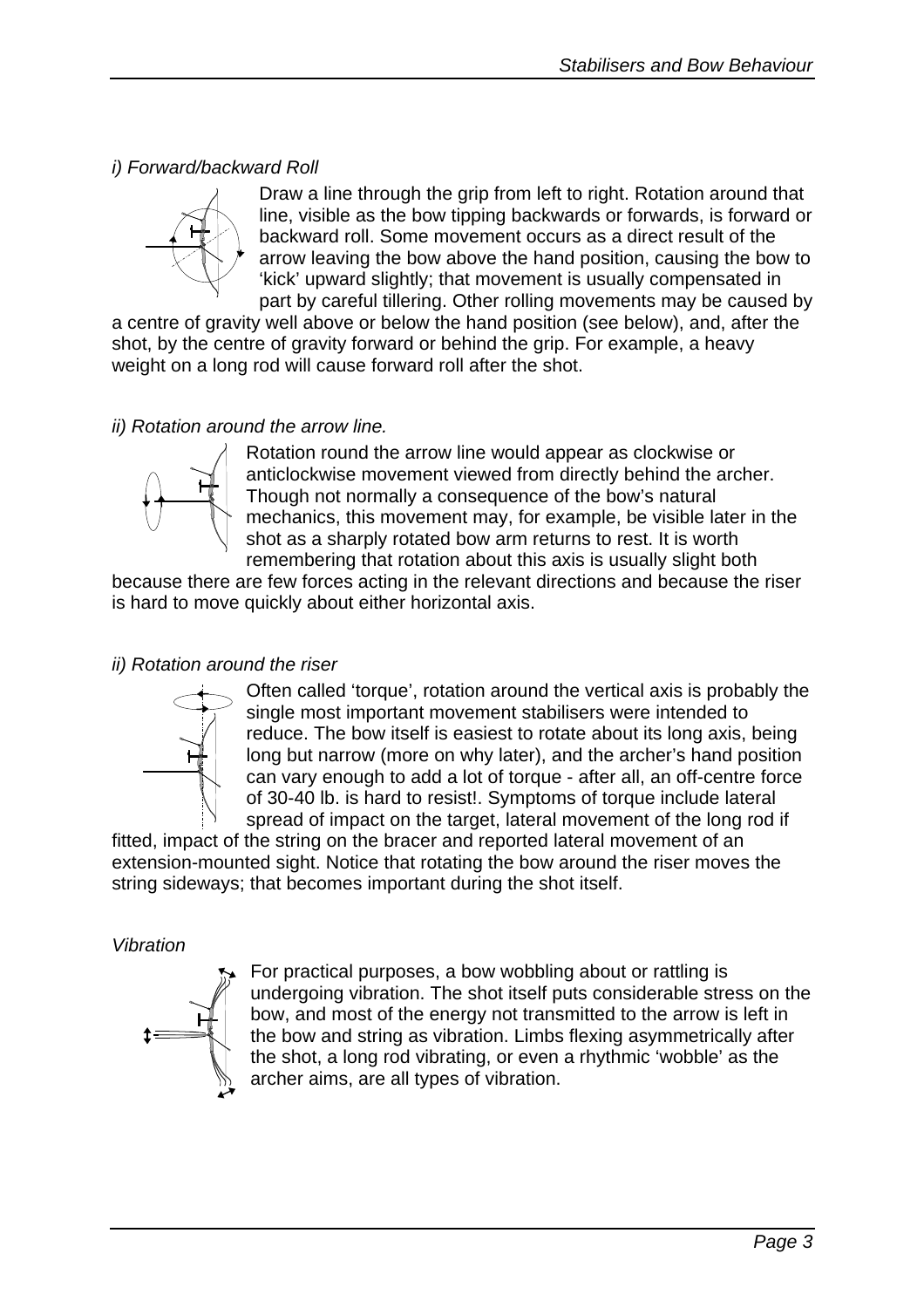## *Timing - When is movement important?*

Having looked at which movements are possible, we need to see when they most need to be under control to identify what needs to be done to help the archer. To take a simple example, residual limb vibration is not important before the bow has been shot! To help in thinking about bow behaviour and stabilisation, I find it useful to break up the shot into three main time periods:

### • Before the shot

The archer is close to or at full draw, intending to achieve a steady aim. Motion of any kind is undesirable; lateral and vertical movement are particularly to be avoided. The main forces on the bow are the (approximately equal and opposite) forces exerted by the archer on string and bow hand respectively, and gravity. This period lasts a few seconds (though it may seem like hours if the clicker is mis-set!).

### • During the shot

The bow limbs move sharply forward, propelling the arrow out of the bow. The arrow slides past the pressure button and rest for a few inches, then moves away from the bow as the shaft flexes. As the string passes its rest position, the arrow leaves the string, and in a properly tuned bow, is unaffected by further bow movement as it's not in contact with the bow at all. (It's worth remembering that the only part of the bow in contact with the arrow for most of this period is the string.) The main force on the bow is the pressure of the bow hand on the grip, which starts of almost exactly equal to the draw weight of the bow. The whole movement takes about 15 milliseconds.

### • After the shot

The limbs stop and rebound under tension from the string, and the string and limbs continue to vibrate, along with the riser, until all the 'loose' energy is dispersed by assorted friction, air damping, as sound, and by transmission to parts of the archer. Asymmetric limb vibrations may continue for some time. The archer 'follows through'. The bow, if left free, travels forward under the continuing pressure from the bow hand. Gravity takes over and the bow falls, pivoting round the bow sling or hand to bring the bow's centre of gravity directly below the pivot point (exactly as a dropped plumb line comes to rest below its suspension point). The bow comes to rest and stops vibrating in a second or so.

### *Time and Motion*

#### *When are different motions important?*

So far, we have identified three main types of motion (displacement, rotation and vibration) and divided the shot into three periods, (before, during and after). It's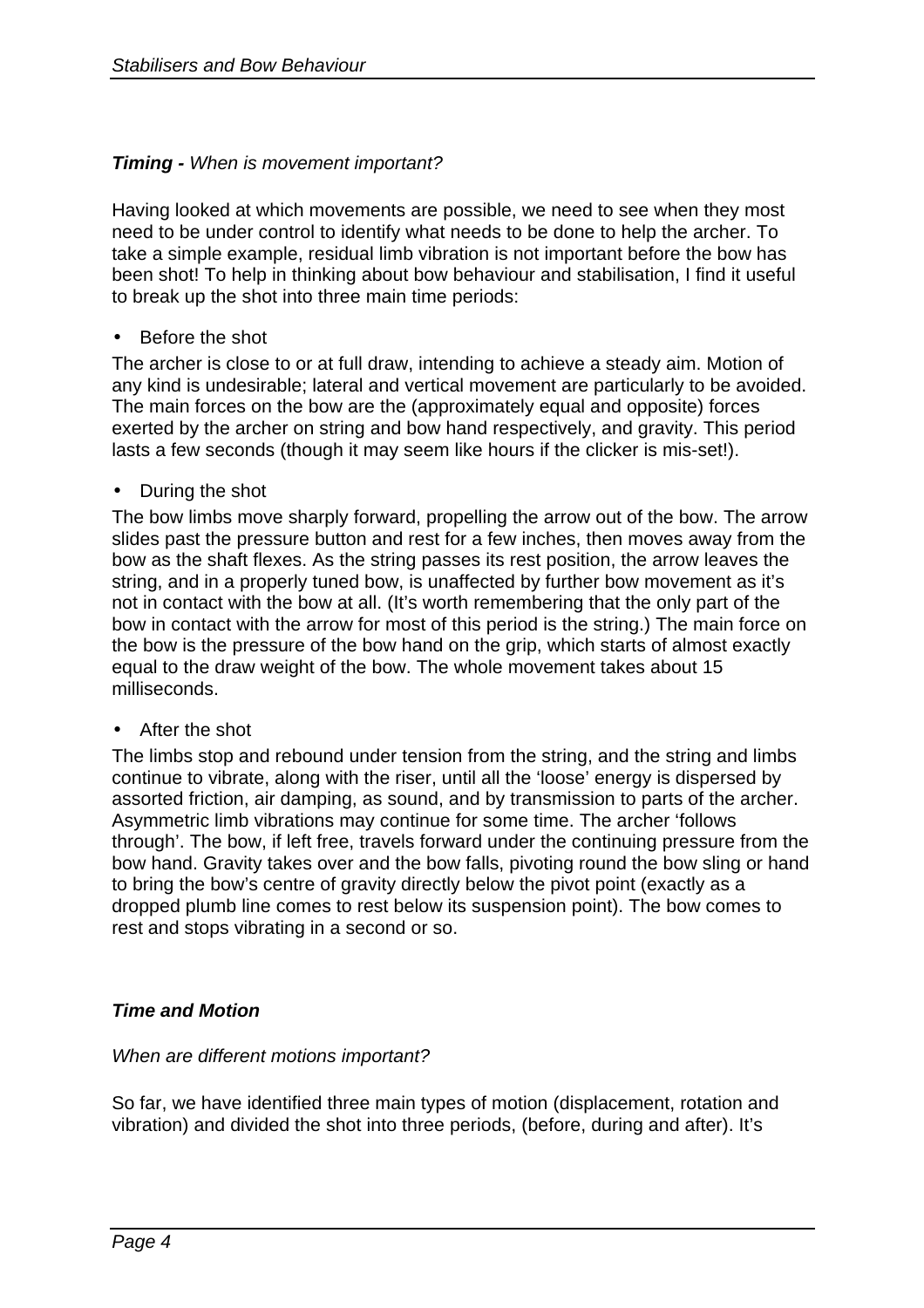worth looking at the different types of motion and when they are most important, to get a clear idea of priorities in picking a stabiliser set-up.

## *Effect on arrow flight*

It takes little thought to see that, as we progress through the shot, bow motions have successively less effect on arrow flight. Before the shot, bow motions literally control where the bow is pointed. During the shot itself, there is very little time to change the arrow direction. Though the full force of the bow hand would move the bow about 5mm during that time, lateral forces are substantially smaller, and the arrow is in any case barely in contact with the riser. So motion during the shot is normally less important than before the string is loosed. Movement after the shot, of course, has no effect on arrow flight. There are, however, a few more things to consider before assuming that we only need consider motion before the shot!

## *Effects after the shot*

Uncontrolled Bow movement after the shot may still be damaging to overall performance. Factors to think about include:

- The archer 'anticipating' rapid movement before loosing
- Distraction of other competitors (especially indoors)
- Wear and tear, or loosening, of parts of the bow (eg a sight working loose)

The table (next page) shows where the different types of movement are most important.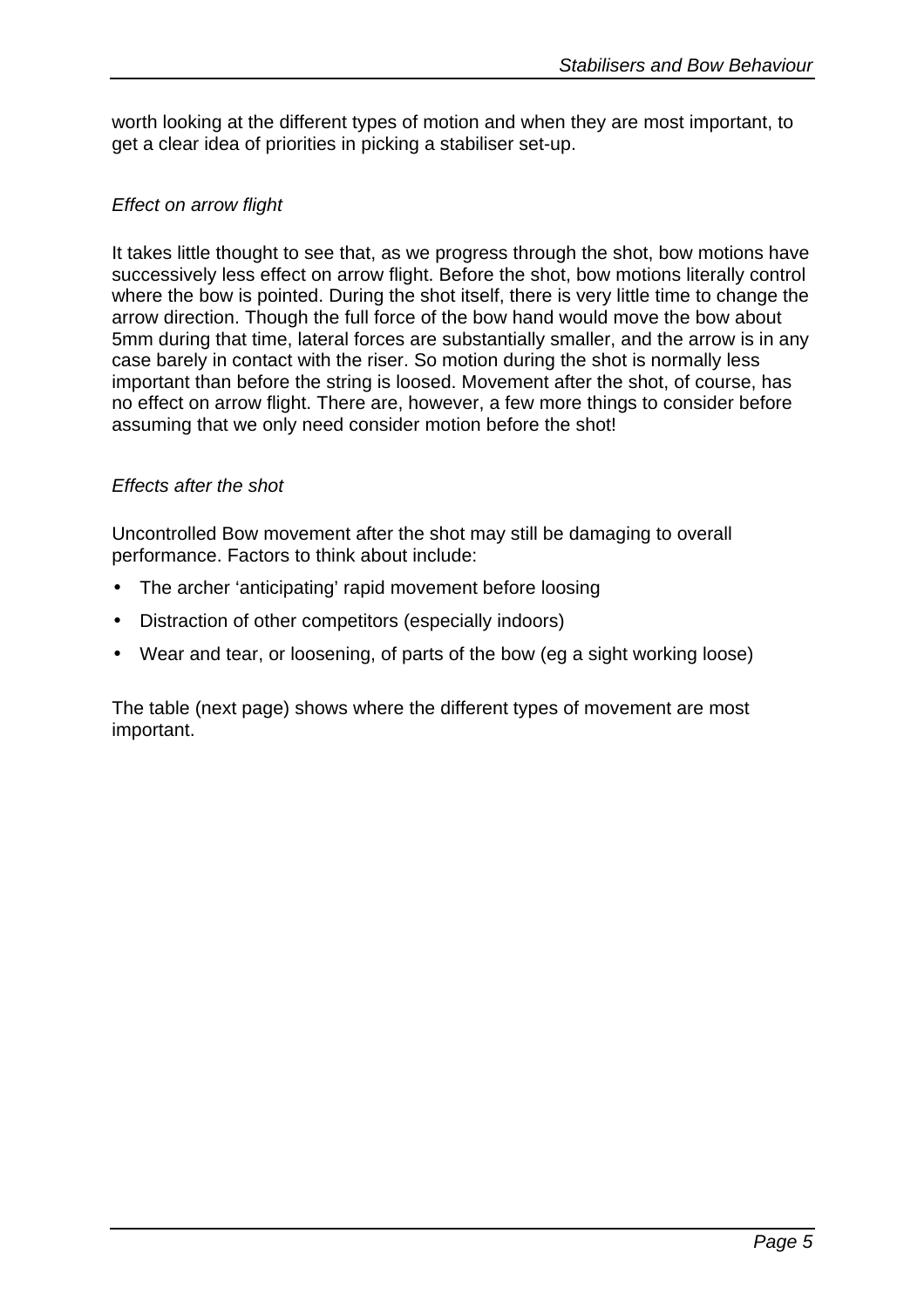|                     | <b>Before the shot</b>                                                                                                                   | During the shot                                                                                                                                                                             | After the shot                                                                                                                                                                            |
|---------------------|------------------------------------------------------------------------------------------------------------------------------------------|---------------------------------------------------------------------------------------------------------------------------------------------------------------------------------------------|-------------------------------------------------------------------------------------------------------------------------------------------------------------------------------------------|
| <b>Displacement</b> |                                                                                                                                          |                                                                                                                                                                                             |                                                                                                                                                                                           |
|                     | Movement directly<br>affects aim                                                                                                         | Movement affects<br>aim to some extent                                                                                                                                                      | Large movements<br>may cause the<br>archer to modify<br>style to anticipate<br>and 'pre-empt'<br>movement.                                                                                |
| <b>Rotation</b>     |                                                                                                                                          |                                                                                                                                                                                             |                                                                                                                                                                                           |
|                     | The bow's rotation<br>is largely restricted<br>by the archer                                                                             | The bow is free to<br>rotate, especially<br>about the vertical<br>axis. Rotation of the<br>bow affects the<br>string, which is the<br>only part of the bow<br>in contact with the<br>arrow. | As above                                                                                                                                                                                  |
| <b>Vibration</b>    |                                                                                                                                          |                                                                                                                                                                                             |                                                                                                                                                                                           |
|                     | <b>Relatively low</b><br>frequency vibrations<br>induced by the<br>archer make aiming<br>difficult and may<br>leave the bow<br>'rocking' | Low-frequency<br>vibrations have no<br>significant effect in<br>the time. Higher<br>frequencies appear<br>mainly as the limbs<br>come to rest.                                              | Though there is no<br>effect on the arrow<br>just shot, vibration<br>increases wear and<br>tear, and may<br>disturb sight<br>settings. Badly<br>'damped' vibration<br>may also contribute |
|                     |                                                                                                                                          |                                                                                                                                                                                             | to poor 'feel', as the<br>archer feels the<br>shock from the bow.                                                                                                                         |

# **Time and Motion - When are particular movements important?**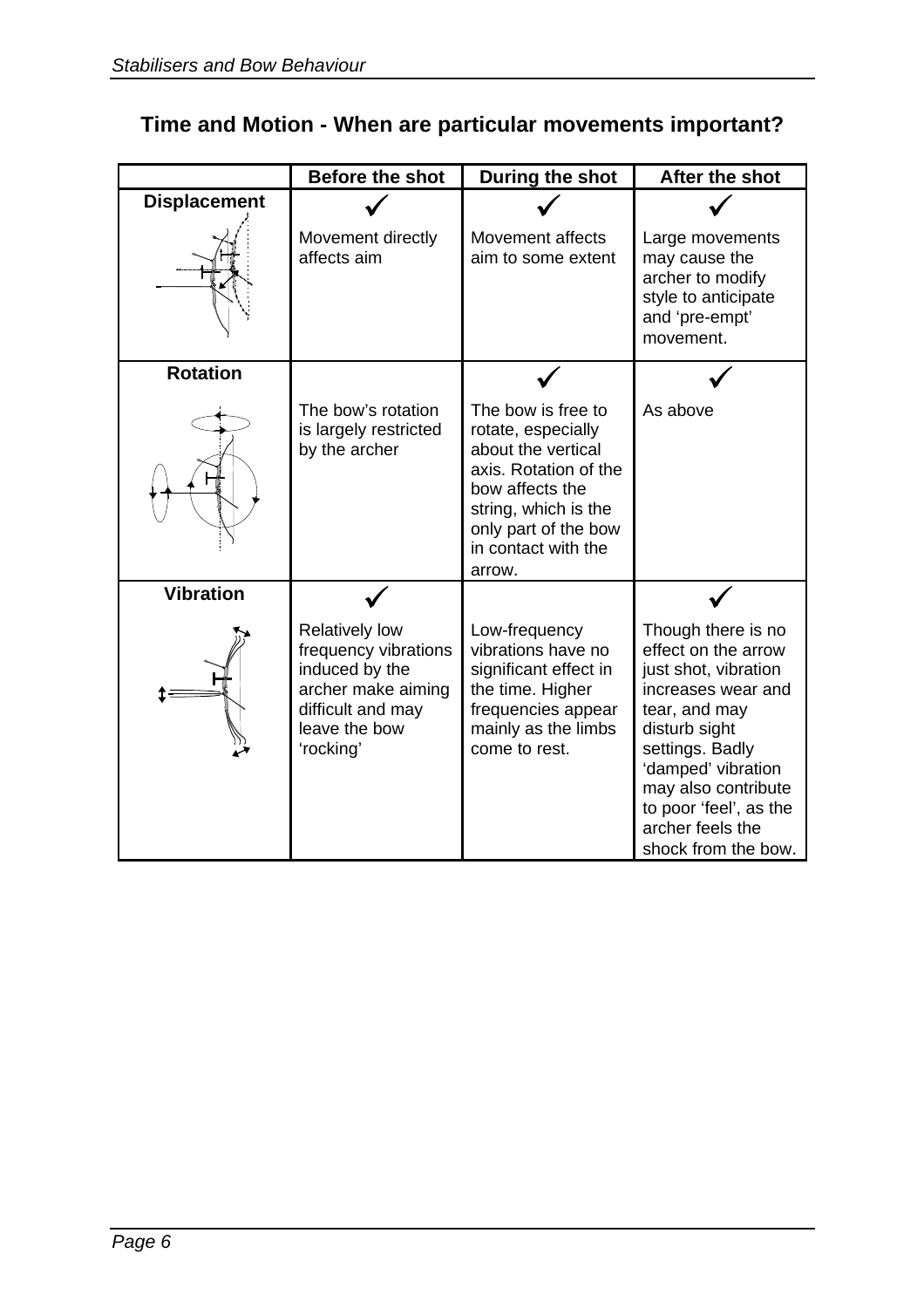## **Controlling displacement**

## *Principles i) - Weight, Mass and Inertia*

Weight, mass and inertia are different things. The differences are explained below, but unless you intend tuning bows on the moon, the distinction is not very important. The main point to be aware of is that **more mass makes things harder to move,** and **not** just because gravity pulls them towards the floor. They are harder to move sideways as well.

#### *Weight*

 Weight is the force gravity exerts on things. It always acts towards the ground. Weight, and the way it is spread around a bow, is responsible for the bow's balance in the hand and the effort needed to hold the bow up.

#### *Mass*

Mass is the amount of material. Because (on Earth) weight is proportional to mass, mass is usually expressed as a weight (!). The distinction is easier to see in films of astronauts in space - they weigh less, but have the same mass. Since it's the amount of **mass** that controls how hard you need to push something to move it, mass is important when stabiliser effects are considered.

#### *Inertia*

Inertia is how we describe the difficulty of moving an object. It's another way of thinking about the effect of weights. Isaac Newton's view would be that, because the mass is higher, the same force moves things less. Before Newton came along, Inertia was a force that resisted movement. So we commonly use 'high-inertia' to describe a stabiliser system that is hard to move quickly. That may not only be due to the amount of mass; a very rigid system is harder to move a small distance than a flexible one. More on that below.

### *Principles ii) - Static and Dynamic properties*

Objects take time to start moving, and while they are being pushed about fast, they don't behave in quite the same way as when stationary. Think about what happens if you push a rubber ball slowly. It seems to move immediately at the speed of your hand. But if it is struck hard, say with a baseball bat, the ball flattens a bit against the bat, so although the whole thing is very quick, for a very short while after contact, the bat is moving faster than the ball.

Something similar happens when a bow fitted with flexible stabilisers or TFC's is shot. It takes time for the stabiliser weight to be affected, as the flexible stabiliser takes up the initial bow movement. So the full effect of the stabiliser weight is not felt immediately by the bow which, for a very short time, behaves almost as if unstabilised. That is one reason for the development of the TFC, or 'torque flight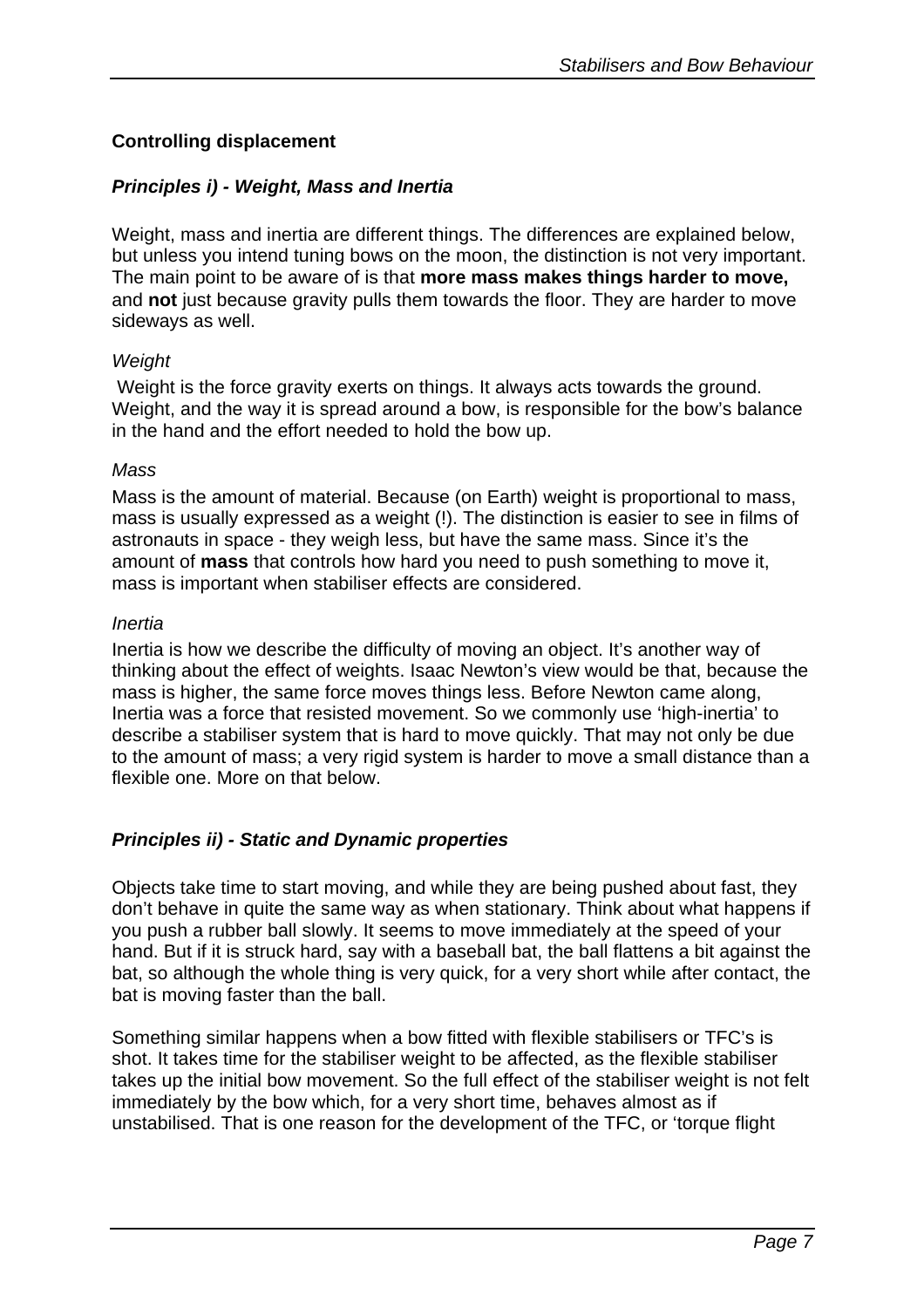compensator', and also part of the reasoning behind the recent move back to shorter, more rigid stabiliser rods - to make sure the weight affects the shot.

Exercise: Set up your bow without stabilisers. Without letting the bow rotate, move the bow smoothly back and forth (along the arrow line rather than sideways). Then fit all your stabilisers and repeat the experiment. Was the bow as easy to move?

## *The misnamed TFC*

Torque flight compensators don't add torque, can't fly and don't compensate for either. One account of their introduction is that as archers added increasing stabiliser weight, bows felt less smooth to shoot and harder to tune. So a flexible joint was introduced between bow and weight, so that the balance and feel before and after the shot was retained (static balance), but the bow behaved 'normally' for the few milliseconds of the shot. It is now recognised that there are other features of TFC action that are also important. In particular, TFC's can be used to absorb vibration, and variable TFC's can be 'tuned' to get a good compromise between damping, stabilisation and feel. These points will be covered later.

## **Controlling balance**

Balance is the way the bow 'hangs' in the hand. The balance, and particularly the static balance, of the bow determines how fast, and in which direction, the bow rolls after the shot. The principles are simple; if the *centre of gravity* is in front of the suspension point (the grip, when held in the hand, or the point of attachment of the bow sling if used) the bow rolls forward, and vice versa. Without stabilisers, the centre of gravity is usually behind the grip (further behind in compounds than recurves). The diagrams overleaf show the approximate position of the centre of gravity on a recurve with or without stabilisers.

So to control the forward and backward movement of the bow after the shot, all that is needed is to control the position of the centre of gravity, by adding or subtracting weights. So what, and where, is the 'centre of Gravity'?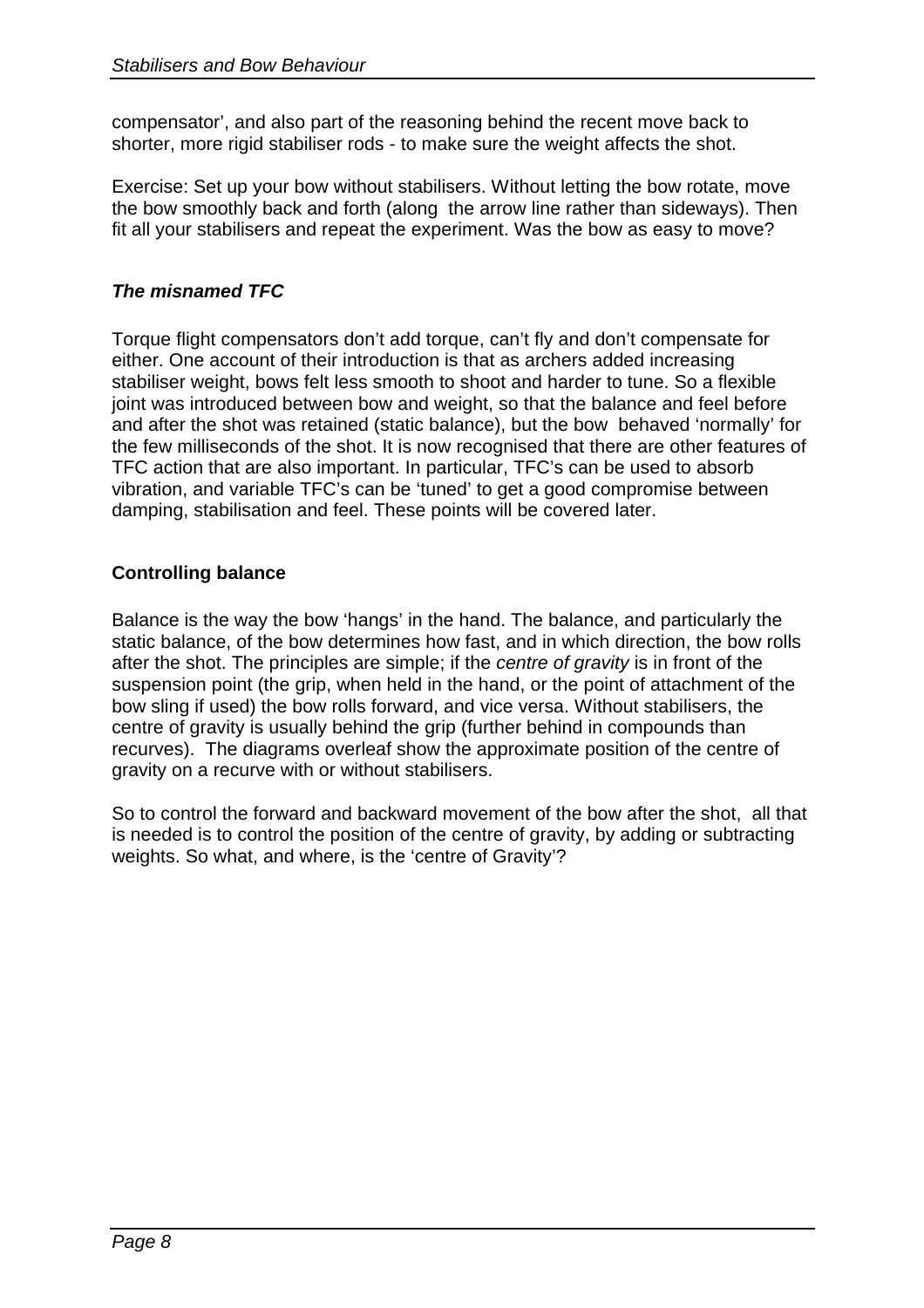

Centre of Gravity in front of grip: Bow rolls FORWARD after shot



Centre of Gravity BEHIND grip: Bow rolls BACKWARD after shot

## *Principles iii) - Centre of Gravity*

The centre of gravity of any object is a point (not necessarily in the solid part of the object) through which the weight always acts, no matter which way up the object is. If the object is suspended from this point, the object will not rotate unless pushed. For any other suspension point, the centre of gravity 'prefers' to be directly below the suspension point.

This has two implications. First, a bow will feel more stable if the centre of gravity is level with or below the grip (though it's bad practice to overdo this). Second, if the bow is freely suspended from any point, the centre of gravity will be directly below the suspension point. Picking two different points, such as the top limb nock and the string nocking point, and seeing how the bow hangs from each, is the standard way to locate the centre of gravity (see below).

For most purposes, a bow will behave reasonably well with the centre of gravity within about four inches (20cm) forward of and below the grip.

The next section shows how to locate centre of gravity. But remember that there are no hard and fast rules about where it *should* be, so the location is less important than which way it needs to be moved. The best guide to the best location for centre of gravity will always be the bow performance.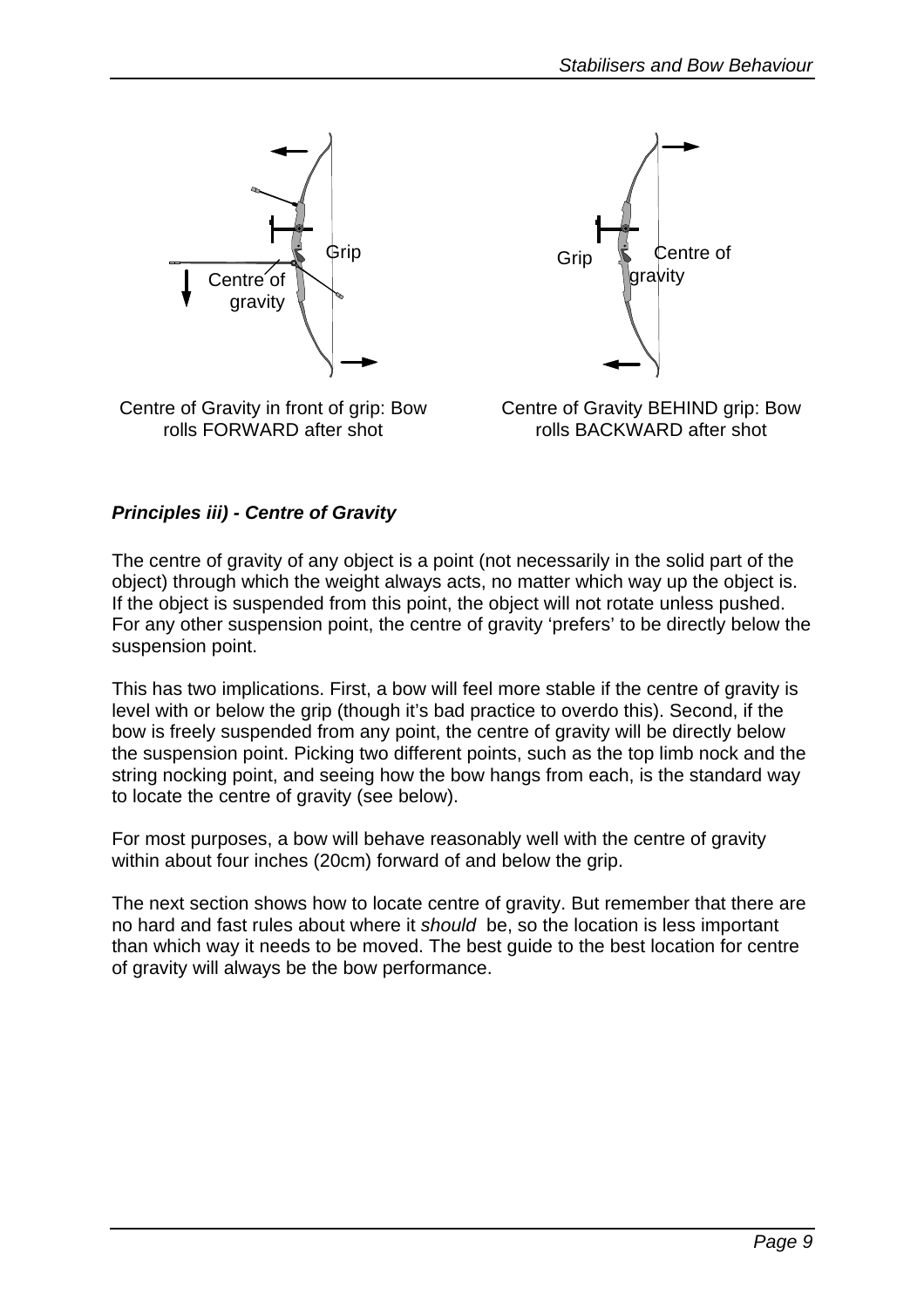## *Finding the centre of gravity*

To locate a bow's centre of gravity, you can take advantage of the fact that the centre of gravity is always directly below a free suspension point. If the bow (or any other object) is hung freely from two different points on the bow, the vertical lines through those points cross at the centre of gravity. The diagrams below show how to find the centre of gravity on a bow.

## **Centre of Gravity - step 1**



Suspension point Let the bow hang freely from some point on the string, near the nocking point. Note where the vertical goes. It's most useful to move the suspension point so that the bow is nearly horizontal - that way, the vertical will be close to a right angle to the string, and is much easier to mark or remember. It may also be useful to clip a bracing height gauge to the string to mark the line.

> Allow the bow to hang from some other point, well away from the first. The top of the riser, top limb or (if the sight is good and robust) the sight mounting bar will all work. Note where the vertical goes, and particularly where it crosses the vertical found in part 1 (above). The point where the two lines meet is the centre of gravity.

## *Changing the balance 1 - using weight*

Moving centre of gravity using weights is simple. To move it forwards, place more weight in front of the centre of gravity or take weight off behind the centre of gravity. To move centre of gravity backwards, place more weght behind or remove weight in front. The same principles apply for upwards and downwards - add weight in the direction you want to move, or take it away from 'behind'. Notice that the reference point is the centre of gravity, not necessarily the riser itself, though in most cases weights are added so far out as to make the distinction unimportant. But remember when adding weight very close to the riser that the centre of gravity may not change in the direction expected.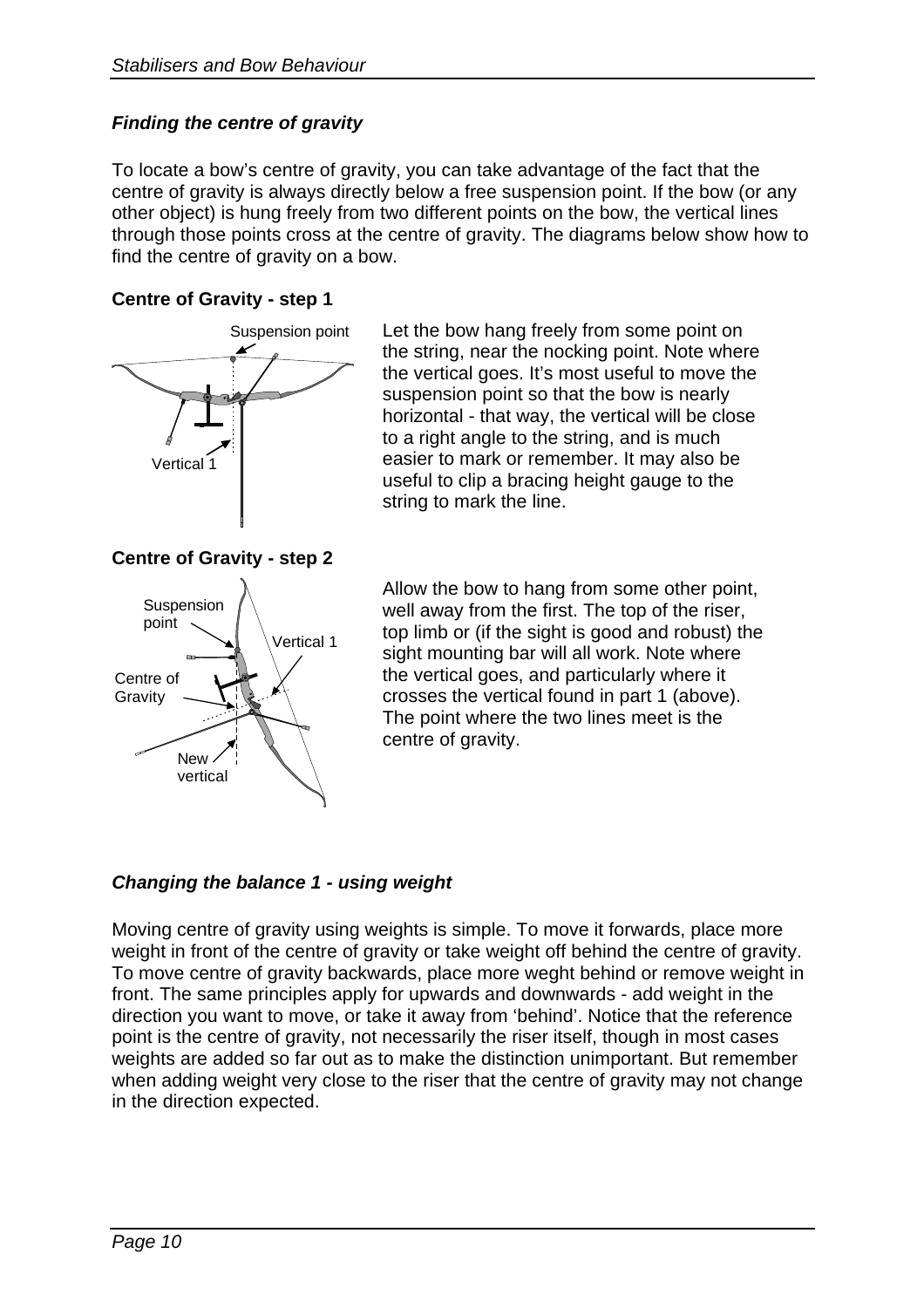Exercise 1: Without stabiliser weights fitted, suspend your own bow from the top limb nock. Note whether the vertical line from the suspension point falls. Is it in front of, or behind, the grip? Now suspend the bow from the string, near the grip. Does the vertical pass above or below the normal hand position?

Exercise 2: Fit your normal stabiliser weights and repeat the exercise above. Where is the centre of gravity now? Experiment with different weight combinations to see how far different weight arrangements move the centre of gravity.

## *Principles iv) - Weights and Distances - 'Moment'*

The balance of the bow, or the position of the centre of gravity, can also be understood in terms of the 'moments' of all the weights in the system (including the riser, limbs etc. The 'Moment' of a force about a point is the force multiplied by the distance to the point (measured at right angles to the direction of the force). For understanding balance, this is almost easy; all the forces are downwards, so all that matters is how far away from the suspension point the weights are, and how heavy they are. In practice, there is one simple rule of thumb:

## **"Half the weight at twice the distance has the same effect on balance"**

## *Changing the balance 2 - using distance*

What the above principle means for controlling bow 'balance' is that there is an alternative to adding weight. It may be possible to get the same effect by *moving* the weights already in place. For example, to reduce forward roll without changing overall weight, fit a shorter long rod with the same weight or place v-bar weights on longer rods. The table overleaf summarises the options for changing the balance of the bow.

## *Principles v) -"Dynamic" balance*

There is one other point to make about the bow's balance. During the shot, the biggest force acting on the bow is the forward force of the bow hand (about five to ten times the effect of gravity downward). During this time, the balance of the bow affects the way the bow 'kicks'. Briefly, if the centre of gravity is high, the bow will tend to kick upward, and vice versa.

This has implications for adding top and bottom stabilisers. Normally, we ask a bow to move straight forward during the shot. A heavy TOP stabiliser will actually tend to make the bow kick UPWARDS initially - even though, after the shot, gravity takes over again and the bow starts to roll forwards once more.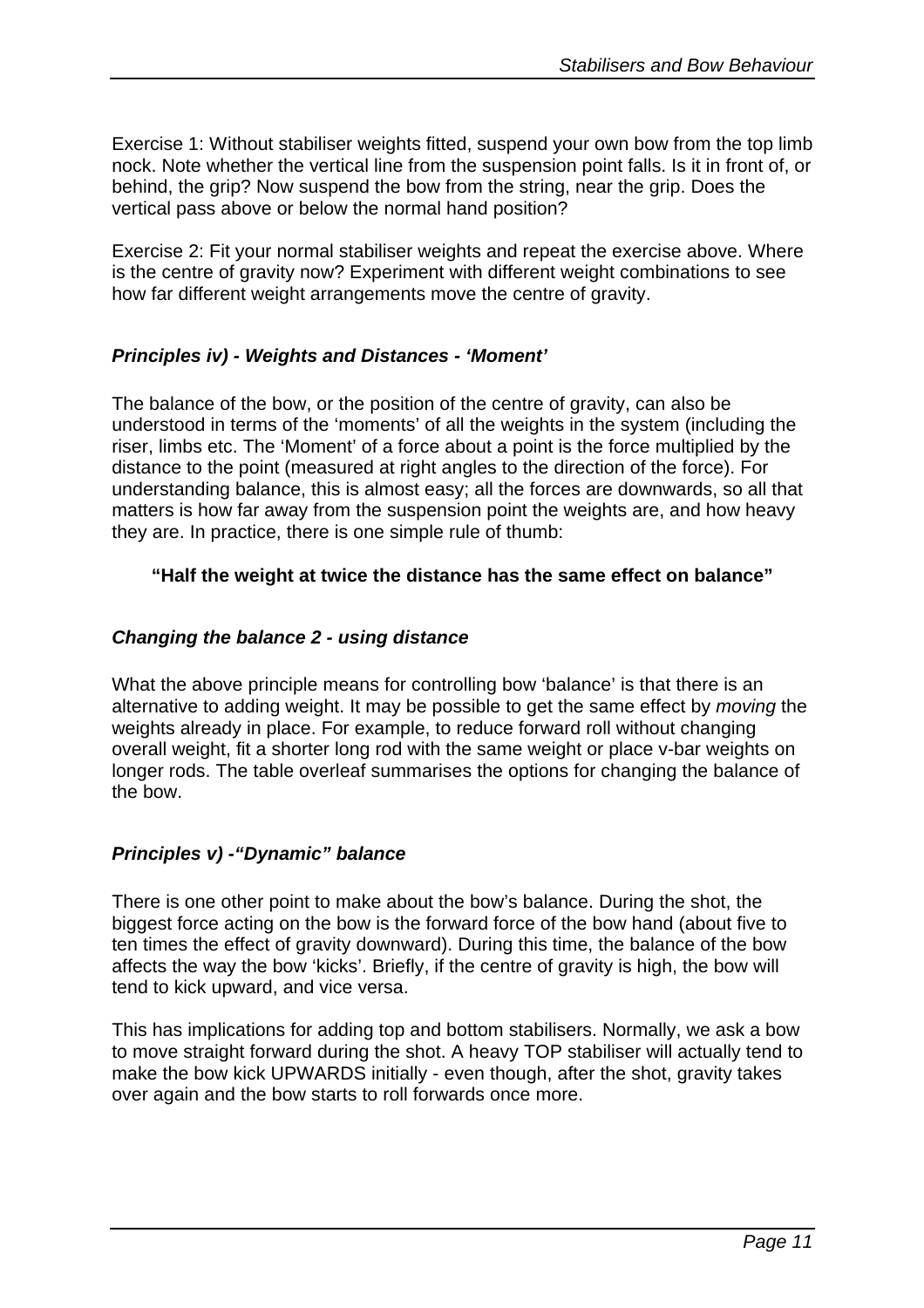Exercise: Set up your bow without stabilisers. Fit a single stabiliser in the bottom limb bush. Holding the bow vertical and lightly at the throat, move the bow sharply forward. The bow will initially tilt away from the vertical. Which way did the bow tip? Now, move the stabiliser to the top limb bush and repeat the experiment. Did the bow tip the same way?

Exercise 2: Hold the bow pointing vertically upwards, with your hand as nearly as possible in the normal position on the grip. Is the bow balanced on your hand, or does it tend to tilt forward or backward? From this experiment, which way will the bow tend to kick during the shot?

## **Changing the bow balance**

| To move centre<br>of gravity                                                 | <b>Using weight</b>                                                                                         | <b>Using distance</b>                                                                                                                        |
|------------------------------------------------------------------------------|-------------------------------------------------------------------------------------------------------------|----------------------------------------------------------------------------------------------------------------------------------------------|
| <b>Forwards</b>                                                              | Add weight in front of the<br>centre of gravity<br>or<br>Remove weight from behind<br>the centre of gravity | Move weights forwards (for<br>example, add a longer long<br>rod, shorter counterbalance<br>rods, or v-bar extensions)                        |
| <b>Backwards</b>                                                             | Add weight behind the centre<br>of gravity<br>or<br>Remove weight from in front<br>of the centre of gravity | Move weights backwards (for<br>example, add a shorter long<br>rod, longer counterbalance<br>rods, or remove or shorten v-<br>bar extensions) |
| <b>Upwards</b><br>Carefully! - this<br>may also change<br>effective tiller   | Add weight above the centre<br>of gravity<br><b>or</b><br>Remove weight from below<br>the centre of gravity | Move weights upwards (for<br>example, rotate v-bar<br>upwards, or perhaps move<br>weight from bottom to top<br>rod)                          |
| <b>Downwards</b><br>Carefully! - this<br>may also change<br>effective tiller | Add weight below the centre<br>of gravity<br>or<br>Remove weight from above<br>the centre of gravity        | Move weights downwards<br>(for example, rotate v-bar<br>downwards, or perhaps move<br>weight from top to bottom<br>rod)                      |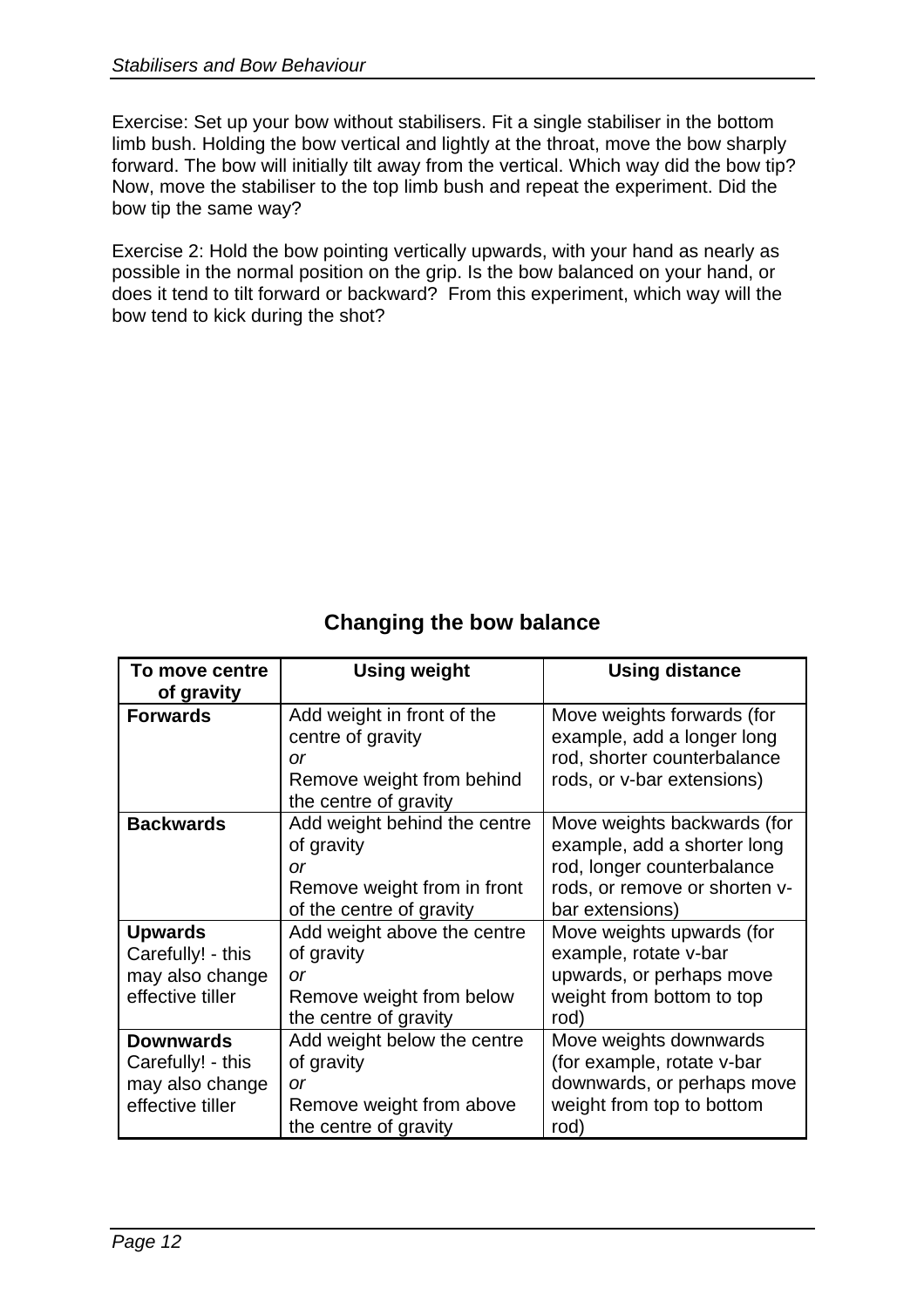## **Controlling Torque (rotation)**

## *Principles vi) - Weights and distances*

Rather in the way that more mass is harder to move in a straight line, mass in a rotating system makes the system harder to rotate. But *how much* harder depends very strongly on where the weight is. The section on *balance* talked about 'moment'. When talking about rotation, the right quantity is called *moment of inertia*. The moment of inertia of a small weight rotated round an axis some distance away (like a long rod weight swung in the hand) is the mass multiplied by the **square** of the distance. This boils down to another simple rule of thumb:

## **"A QUARTER of the weight at TWICE of the distance has the same effect on rotation"**

So if you want to cut rotation a lot with minimum weight, **use small weights on long rods**!

Another consequence of the dependence on distance is that a long, narrow object (like a bow riser) has a rather small moment of inertia about its longest axis and small forces will cause large rotations about that axis.

Exercise: Take an unstabilised bow and, holding by the grip, rotate the bow quickly back and forth. Now fit a light long rod and repeat. What was the difference in the bow's rotation? If possible, compare with the same bow fitted with twin stabilisers and V-bar only.

### *Rods, weights and risers*

The Table overleaf shows the relative effects of adding different rods on rotation in different directions. Be careful when reading the table; the forward/backward rotation discussed is the rotation induced by the shot or the archer, NOT any rotation due to gravity. Gravity-induced rotation is chiefly due to balance.

Notice that the main effects of stabilisation are on rotation around the vertical axis. That is mainly because **the largest stabiliser in the system is the riser itself**; it often weighs two or three times the total of all other weights and is about 20-26" long, with a lot of mass near the limb fittings. That makes it a very effective stabiliser for all but rotation about its own long axis.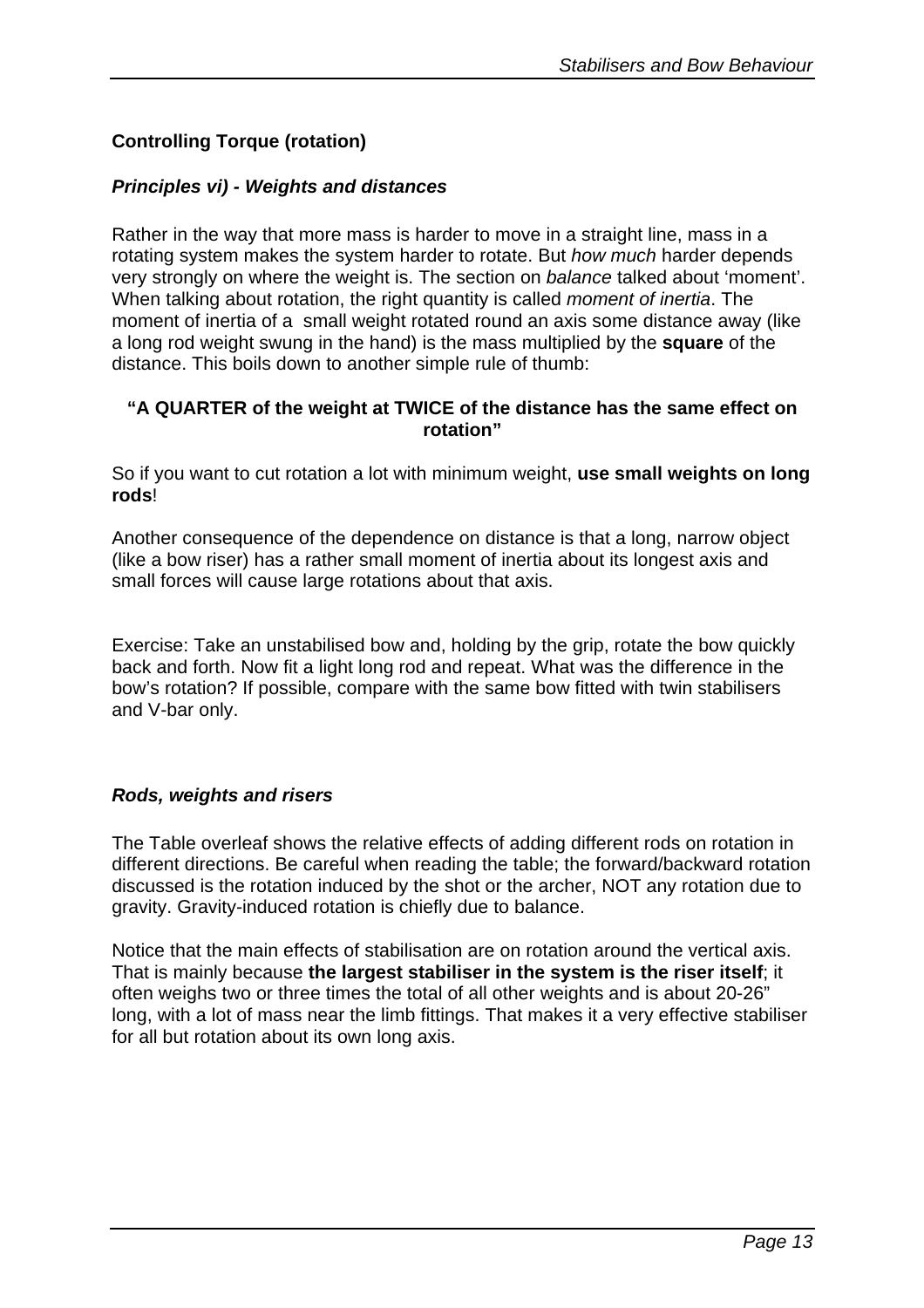| <b>Stabilisers and Rotation*</b>                      |
|-------------------------------------------------------|
| How big is each stabiliser's effect on each rotation? |

|                 | Forwards/<br>backwards | <b>Around arrow</b><br>line      | <b>Around riser</b>              |
|-----------------|------------------------|----------------------------------|----------------------------------|
|                 |                        |                                  |                                  |
|                 | <b>MODERATE*</b>       | <b>NONE</b>                      | <b>LARGE</b>                     |
| Long rod        |                        |                                  |                                  |
| Twin short rods | <b>SMALL</b>           | <b>MODERATE</b>                  | <b>MODERATE-</b><br><b>LARGE</b> |
| <b>V</b> Bar    | <b>SMALL</b>           | <b>SMALL-</b><br><b>MODERATE</b> | <b>MODERATE-</b><br><b>LARGE</b> |
| <b>Short</b>    | <b>V. SMALL</b>        | <b>V. SMALL</b>                  | <b>SMALL</b>                     |
| counterbalance  |                        |                                  |                                  |

\*Remember that this table relates to the effect on rotation induced by torque. For the long rod, the effect on balance is large, but the rod adds relatively little to the *moment of inertia* about the lateral axis.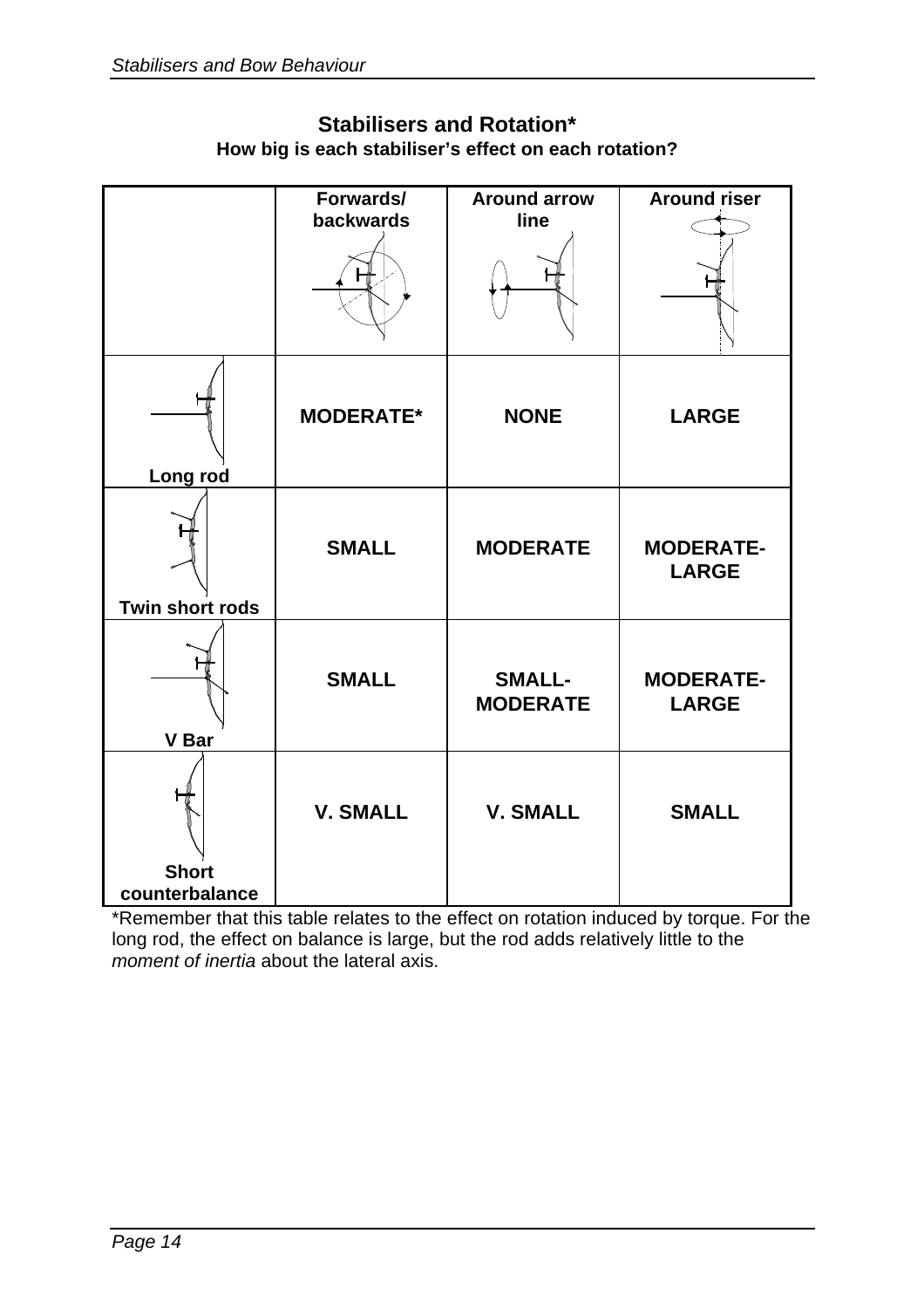## **Controlling Vibration**

## *Principles vii) - Vibration*

'Vibration' is any periodic movement. Vibrational motion has a *frequency* and an *amplitude*. Frequency tells you how fast something is vibrating, and amplitude is how large the movement is. Generally it takes more energy to drive higher frequencies, so higher frequencies typically produce smaller vibrations in practice. Frequency is usually measured in cycles per second, or Hertz (Hz). For example, a clock pendulum which swings from one side to the other and back four times a second has a frequency of four cycles per second. In archery, frequencies range from a few Hertz to many thousand Hertz. (The human ear is sensitive to frequencies between about 25Hz and 20,000Hz - the higher the frequency, the higher the note you hear).

### *Controlling frequency*

The frequency of a vibrating system depends on two main factors; the mass being moved and the force which returns it to its rest position. The 'restoring force' is usually the 'strength' or stiffness of a spring or, in archery, the bow limb or stabiliser rod. There are two simple rules to remember:

## **"A STIFFER or SHORTER spring gives a HIGHER frequency"**

## **"A HEAVIER weight gives a LOWER frequency"**

So if we need to change a stabiliser vibration frequency, for example (we'll come to *why* later) either a stiffer rod or a lighter weight will increase the frequency and vice versa.

But what causes different frequencies and vibrations?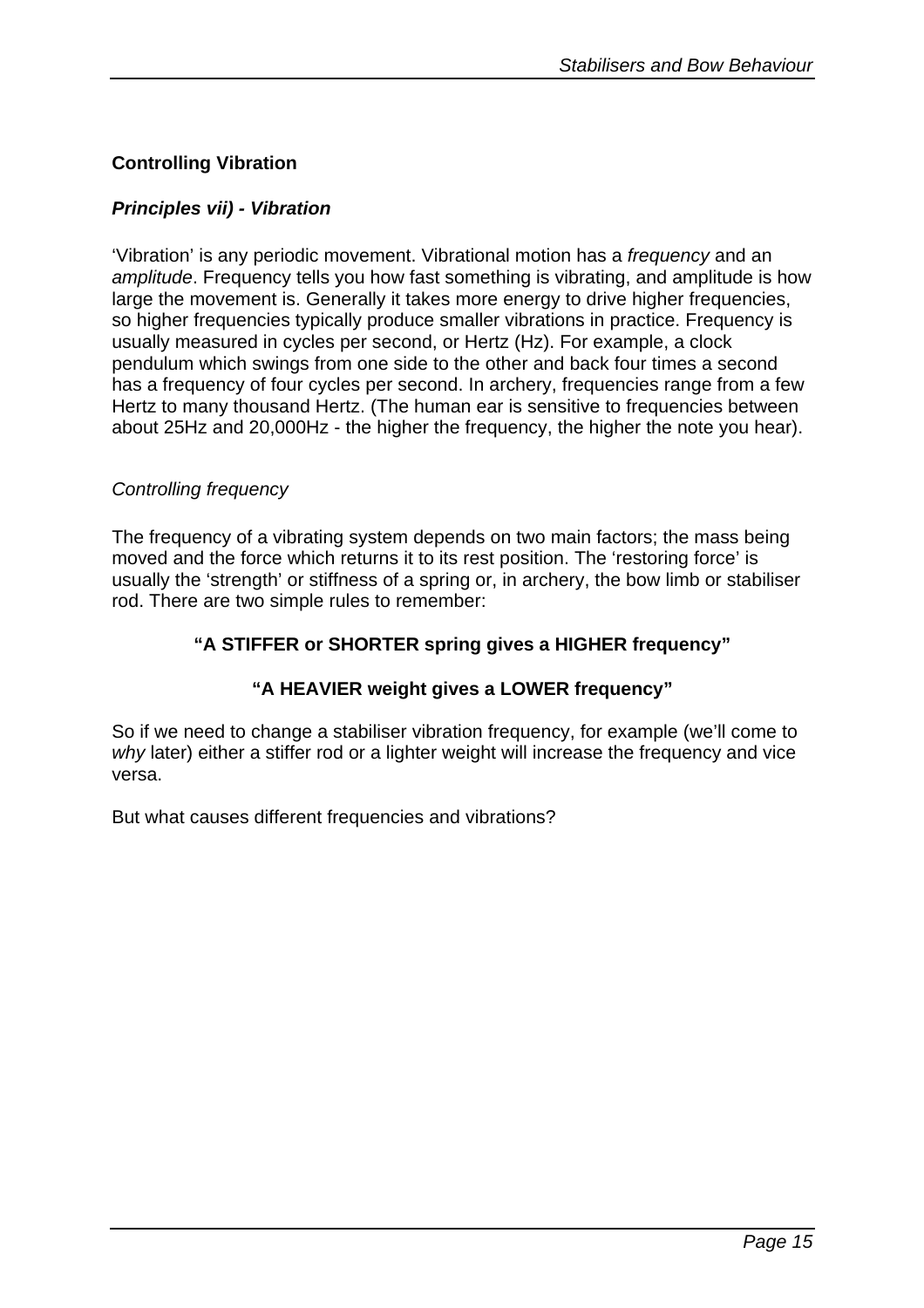## *Causes of bow vibration*

The archer

Most people depend on one particular vibration - your heartbeat - to stay alive. That's at about 1Hz, sitting still. Further up the frequency range are oscillations caused by poor bow control at around 2 to 10 Hz (related to typical reaction time) then muscular tremor at perhaps 10 to 30 Hz.

• Limbs

Slight imbalance in the limbs will result, after the shot, in visible asymmetric limb vibration (ie as the top limb moves forwards, the bottom limb moves back, so the nocking point moves up and down rapidly) (see diagrams below). This movement produces a frequency around 10-20 Hz depending mostly on bow weight and limb material and mass. Notice that this natural frequency for the limb vibration is not far from some of the archer's movement frequencies, and as the bow is drawn, the natural frequency drops.

**String** 

The string has a natural frequency in the range of a few hundred Hertz when near rest. It is set in motion by the shot.

• Riser

Shooting the bow causes a lot of flexion in the limbs and riser as the limbs reach the limit of movement imposed by the string. The shock starts a whole set of different vibrations off, mostly at high frequencies.





Asymmetric vibration Symmetric vibration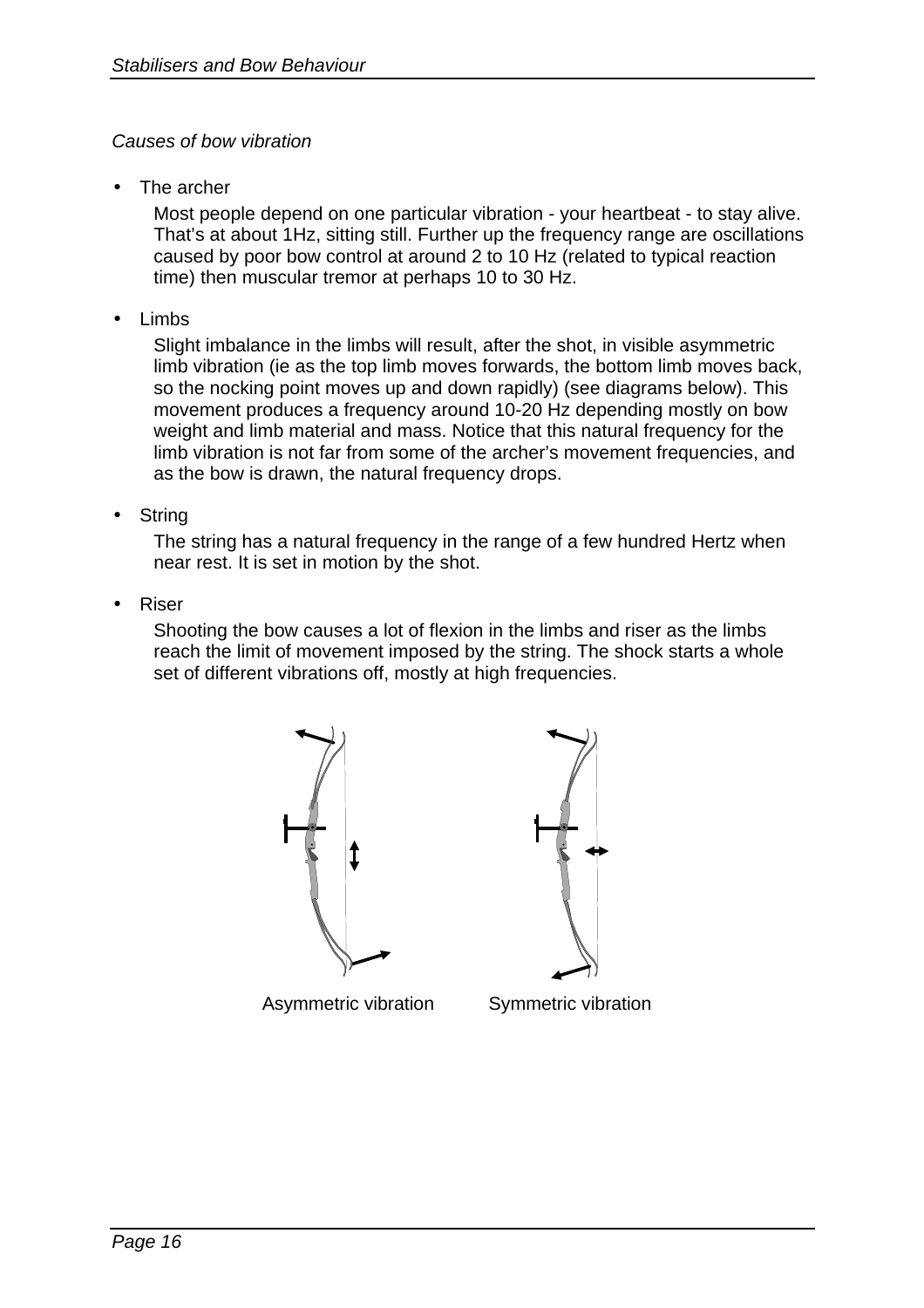## *Principles viii) - Reducing Vibration - 'Damping'*

In principle, vibration will continue until stopped. A vibrational movement which is being reduced by some external force is said to be 'damped'. Very often, the time vibrations take to stop is too long, so engineers spend a lot of effort in inventing methods of controlling or slowing vibration more quickly. The basic principle of all these methods is to provide a method of transferring energy away from the vibrating object and into some system that dissipates the energy without adding more vibration. Some common examples include:

• Friction.

Any friction slows vibration by dissipating energy as heat. Frictional force is constant, so the final resting point of the object is slightly uncertain. Powder filled stabilisers use the friction between powder particles to dissipate energy.

• Fluid, or 'viscous', damping.

Movement through a fluid needs a force proportional to speed of movement, making fluid damping very useful when an object is to be brought progressively to a known rest point. A piston or weight moving through oil transfers energy to the oil, which dissipates the energy as heat. Most of the energy is lost in overcoming fluid viscosity (or thickness), hence the alternative term.

• Hysteresis effects.

When you stretch and squash a material like rubber, you store energy in the material. Each time you let the rubber return to rest, much of the energy comes back in the form of movement. But some is lost and, as usual, turns up as heat in the rubber, so you can't just let go and let the material keep oscillating. Systems which move from one state to another and exactly back to the first with loss of energy at each cycle (as the rubber moves from squashed to stretched and back to squashed) are exhibiting 'hysteresis'. The effect is used in TFC rubber to damp oscillation. Some manufacturers even sell special 'high hysteresis' rubber parts to improve damping.

• Structural effects

Some materials, particularly composites like carbon fibre, soft foam rubber and wood, absorb energy well through combinations of the effects above. So Carbon rods tend to absorb high-frequency, post-shot vibration more effectively than aluminium rods

All these methods rely on one essential fact. To damp movement, the movement must be transferred quickly and effectively to the damping device. To make this happen with vibrational movement, we often need to think about *resonance*.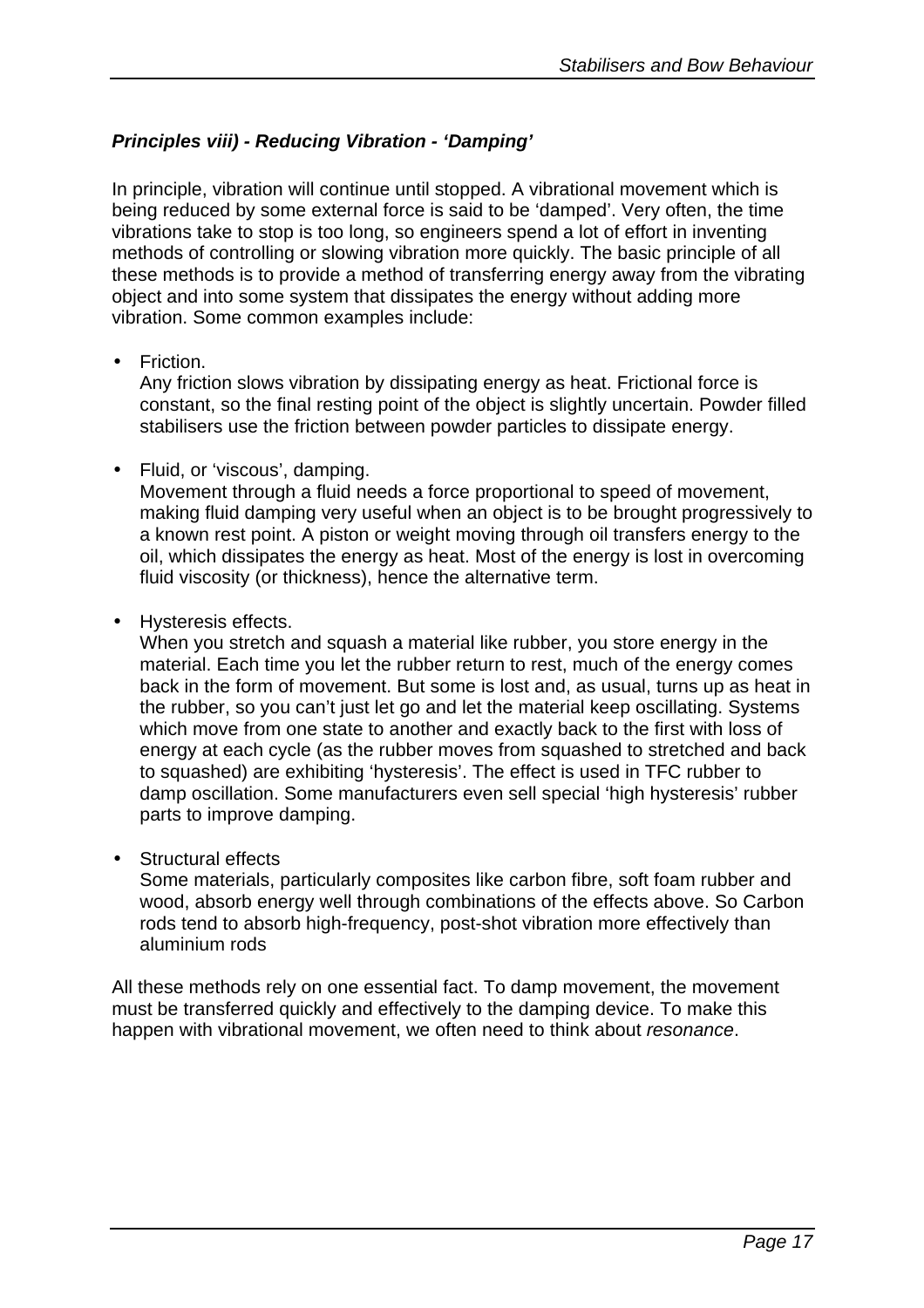## *Principles ix) - Resonance*

Vibrating systems - wine glasses, road bridges, stabiliser rods and so on - have a natural frequency (usually more than one) at which they will vibrate if disturbed. Resonance is a condition in which two or more separate systems with similar natural frequencies of vibration will tend to vibrate in concert. Under these circumstances, energy transfers efficiently from the most strongly vibrating system to the other(s). This effect can be used effectively to make sure that TFC's or other stabiliser components are efficiently controlling unwanted movement in the bow.

The same effect can amplify or exaggerate movement, sometimes disastrously. An archer with a muscle tremor at around 15 Hz will transfer energy efficiently into a bow/stabiliser system with a natural frequency close to 15Hz, resulting in greatly increased bow oscillation during aiming. In these circumstances, we need to change the offending natural frequency of the bow to avoid the archer's natural frequency.

### *Avoiding resonance*

Avoiding resonance when it occurs is simple. Almost any change in the system increasing or decreasing weight, changing rod stiffness or length, or changing limb stiffness in either direction - will change the natural frequency of the bow. Changing stabiliser length or weight is usually the most effective as there is scope for larger changes.

### *Finding resonance*

Deliberately achieving resonance is harder. But the options are the same; change any part of the system you want to 'tune'. The difficulty is simply that to identify resonance, one or other part of the system must be allowed to vibrate, and the other part observed. When the 'undisturbed' part immediately picks up and continues the vibration of the first, resonance has been located. To tune a *damping* system, damping is most effective when the damping system matches the vibration frequency - the system *stops* vibrating fastes when the vibrating and damping parts are close to resonance. This needs to be repeated for a series of small adjustments, and is easiest with a continuously adjustable unit - like the ubiquitous TFC.